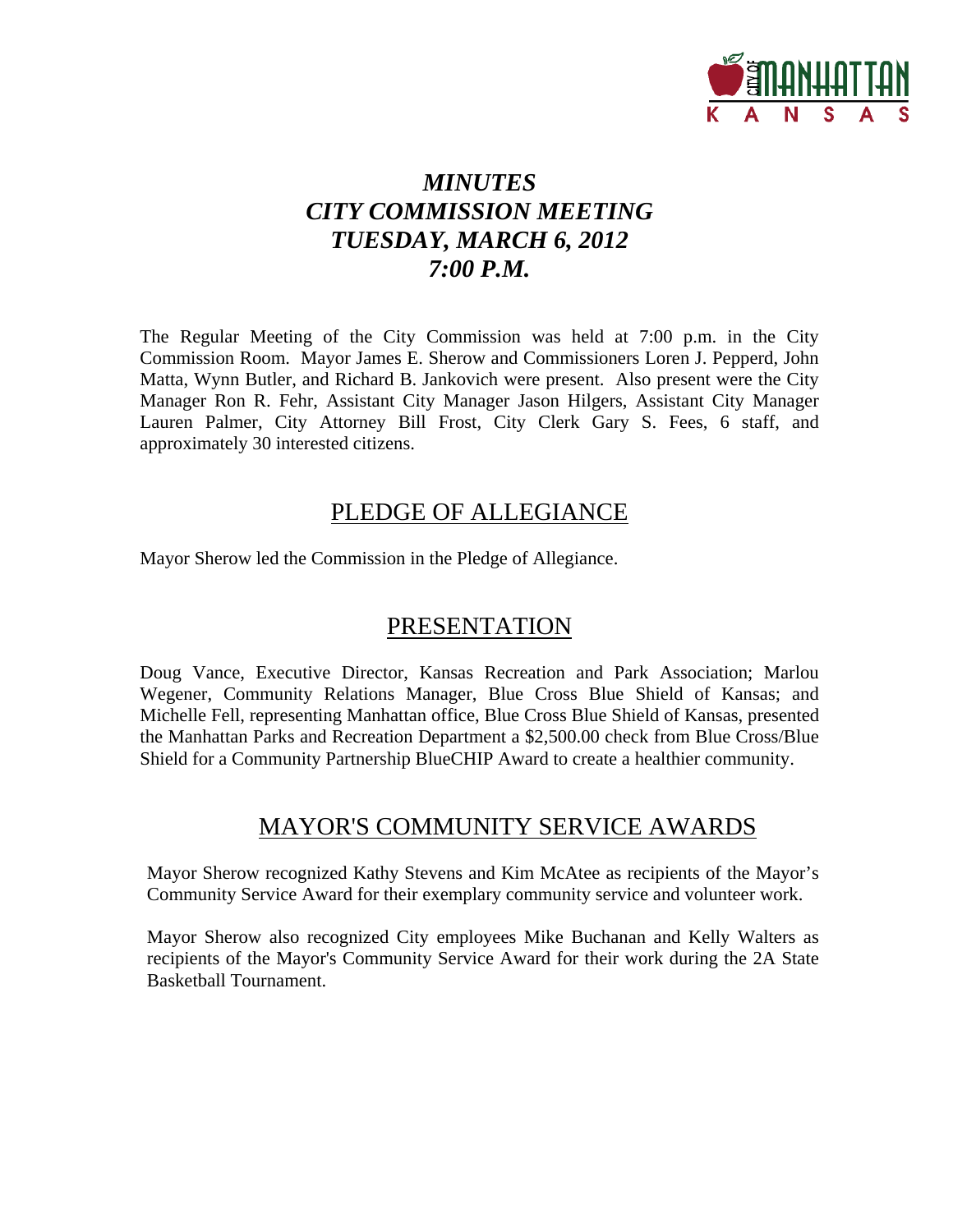### PROCLAMATION

Mayor Sherow proclaimed March 12-18, 2012, *Brain Awareness Week.* Rose Harris, Coordinator, Brain Awareness Month project; Shirley Delano, Advisor; and Therese Miller, Fundraising Coordinator, Little Apple Pilot Club; and, Amanda Ogorzolka, Sunflower Pilot Club, were present to receive the proclamation.

### PUBLIC COMMENTS

Mayor Sherow opened the public comments.

Hearing no comments, Mayor Sherow closed the public comments.

## COMMISSIONER COMMENTS

Commissioner Jankovich congratulated the Illinois State Redbirds basketball team and former Manhattan High School graduate and player Jackie Carmichael and Coach Tim Jankovich for an outstanding Missouri Valley Conference Tournament. He wished the Redbirds continued success in the upcoming tournament selection process.

Commissioner Butler stated that during the Discussion/Briefing Session it was discussed that plans to raise money for social services via donations with water bill utility payments was making progress with the Finance Department and moving forward.

Mayor Sherow informed the Manhattan community that it lost a really fine volunteer and citizen in the death of Professor Todd Simon, who passed away last night. He stated that Professor Simon was the President of the Manhattan Public Library Board of Directors and was well respected for his professionalism and integrity at Kansas State University and in the community. He said that his death is a great loss to the community and asked citizens to keep his family in your thoughts.

# CONSENT AGENDA

(\* denotes those items discussed)

### **MINUTES**

The Commission approved the minutes of the Special City Commission Meeting held Tuesday, February 28, 2012.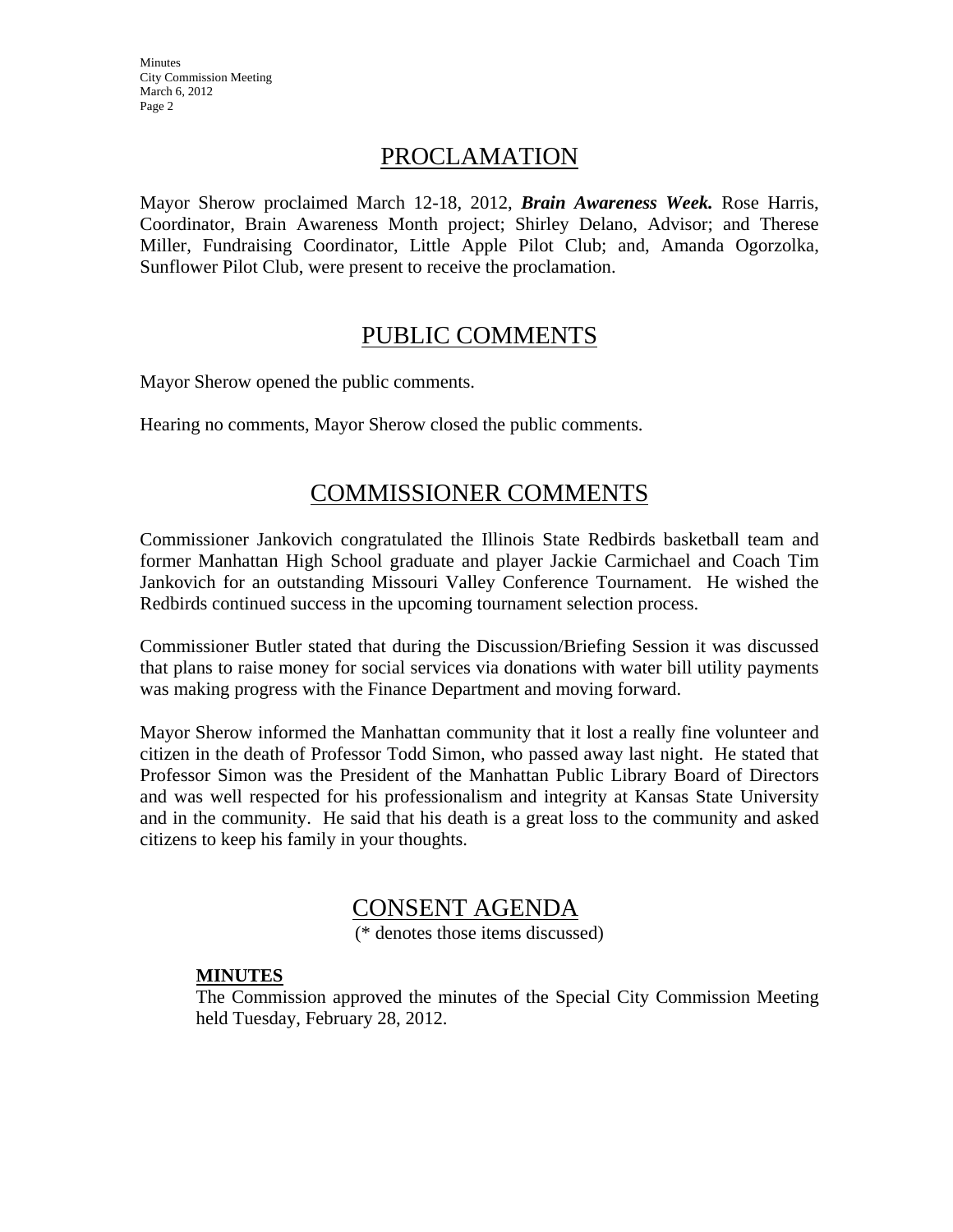# CONSENT AGENDA *(CONTINUED)*

#### **\* CLAIMS REGISTER NOS. 2694 and 2695**

Bernie Hayen, Director of Finance, responded to questions from the Commission and provided additional information on radio read water meters.

The Commission approved Claims Register Nos. 2694 and 2695 authorizing and approving the payment of claims from February 22, 2012, to February 28, 2012, in the amounts of \$11,754.101 and \$1,847,733.80, respectively.

#### **LICENSE**

The Commission approved an annual Cereal Malt Beverage Off-Premises License for Dillons #94, 1101 Westloop Place.

#### **ORDINANCE NO. 6940 – AMEND – VEHICLES FOR HIRE**

The Commission approved Ordinance No. 6940 amending Chapters 34 and 19 of the Code of Ordinances relating to vehicles for hire.

#### **ORDINANCE NO. 6941 – BUS LOADING ZONE – FLINT HILLS DISCOVERY CENTER**

The Commission approved Ordinance No. 6941 designating a "Bus Loading Zone" on the north side of the 200 block of Colorado Street beginning 90 feet east of the centerline of South  $3<sup>rd</sup>$  Street, thence east 95 feet.

### **ORDINANCE NO. 6942 – ALCOHOL PERMITTED – BLUE EARTH PLAZA**

The Commission approved Ordinance No. 6942 amending Sections 4-2 and 31- 156 of the Code of Ordinances to permit alcohol usage at Blue Earth Plaza, under specific rules and regulations.

### **FIRST READING – AMEND SCHOOL ZONE – NORTHVIEW ELEMENTARY SCHOOL**

The Commission approved first reading of an ordinance amending Section 31-221 of the City Code expanding the school zone times for Northview Elementary School.

### **\* AGREEMENT – DESIGN SERVICES – 2012 WATER SYSTEM IMPROVEMENTS PROJECT (WA1202)**

The Commission authorized the Mayor and City Clerk to execute an agreement in the amount of \$24,319.00 with BG Consultants, of Manhattan, Kansas, for design services related to the 2012 Water System Improvements Project (WA1202, CIP #WA082P, WA083P, #WA041P).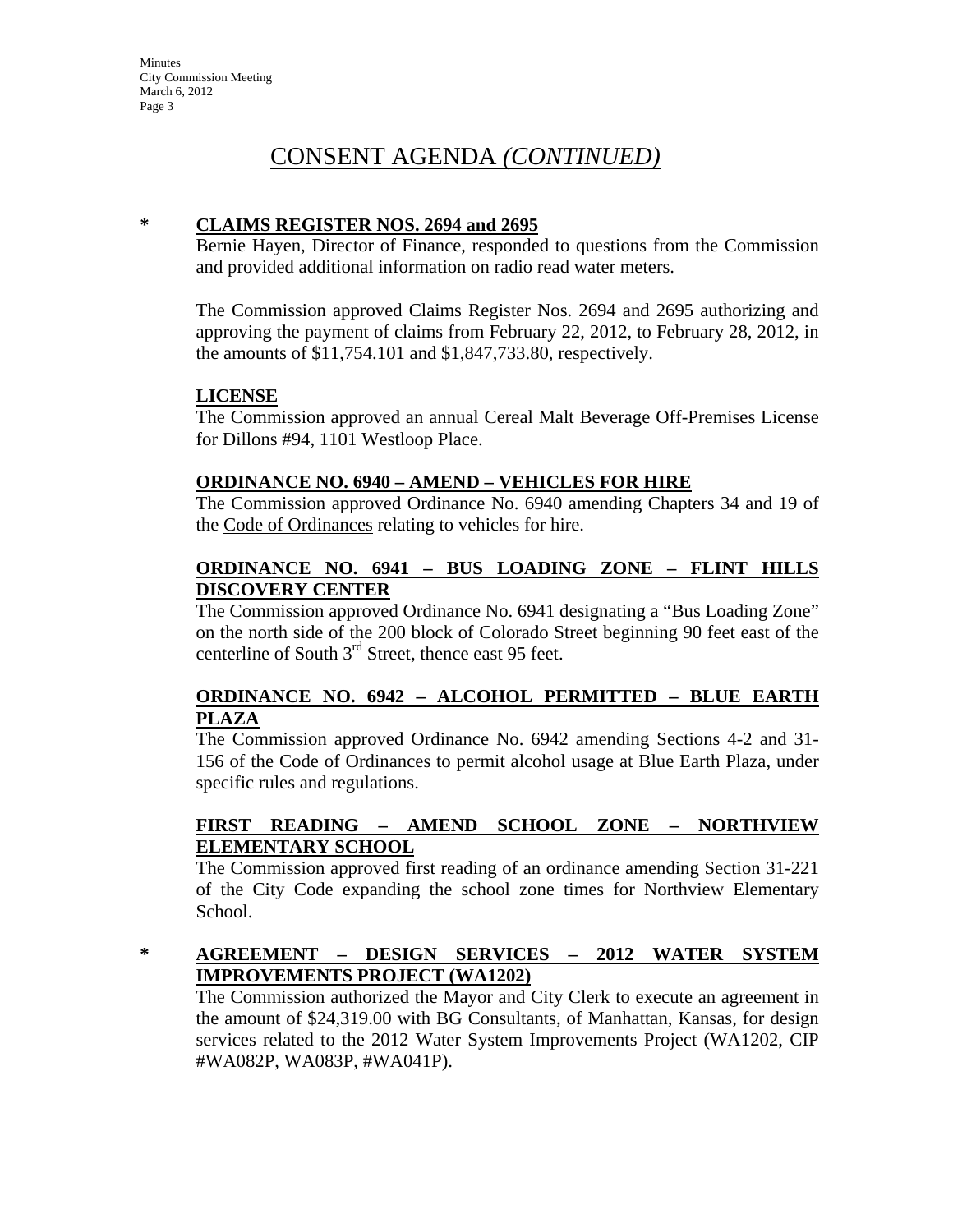# CONSENT AGENDA *(CONTINUED)*

### **AWARD CONTRACT – STAGG HILL BOOSTER STATION BACKUP POWER PROJECT (WA1201)**

The Commission accepted the Engineer's Opinion of Probable Cost in the amount of \$59,500.00, awarded a contract, and authorized the Mayor and City Clerk to execute the contract in the amount of \$35,343.00 with Heineken Electric, of Beloit, Kansas, for the Stagg Hill Booster Station Backup Power Project (WA1201, CIP #WA067P)

### **AWARD CONTRACT – HYDRANT AND VALVE REPLACEMENT PROJECT (WA1204)**

The Commission accepted the Engineer's Opinion of Probable Cost in the amount of \$110,000.00, awarded a construction contract, and authorized the Mayor and City Clerk to execute the contract in the amount of \$105,800.00 with Larson Construction, Inc., of Manhattan, Kansas, for the Hydrant and Valve Replacement Project (WA1204, CIP #WA042P).

### **\* CHANGE ORDER NO. 11 – WASTEWATER TREATMENT PLANT UPGRADE AND EXPANSION (SP0705)**

Ron Fehr, City Manager, provided additional background information on the item and responded to questions from the Commission.

The Commission approved Change Order No. 11 to the Wastewater Treatment Plant Upgrade and Expansion Project (SP0705, CIP #WW057E) resulting in a net increase in the amount of \$64,971.00 (+.2838%) to the contract with Walters-Morgan Construction, Inc., of Manhattan, Kansas.

### **APPLICATION – ITS GRANT – ANDERSON AVENUE (WREATH AVENUE TO WESTPORT DRIVE)**

The Commission authorized City Administration to complete the necessary application forms for an ITS Grant for the Manhattan ITS Network Enhancement Project along Anderson Avenue, from Wreath Avenue to Westport Drive, and submit all necessary application documents to KDOT.

### **BOARD APPOINTMENT – HUMAN RIGHTS AND SERVICES BOARD**

The Commission approved the appointment of Jo Ann Brunner, 304 S. Delaware Avenue, to a three-year term. Ms. Brunner's term will begin March 10, 2012, and will expire March 9, 2015.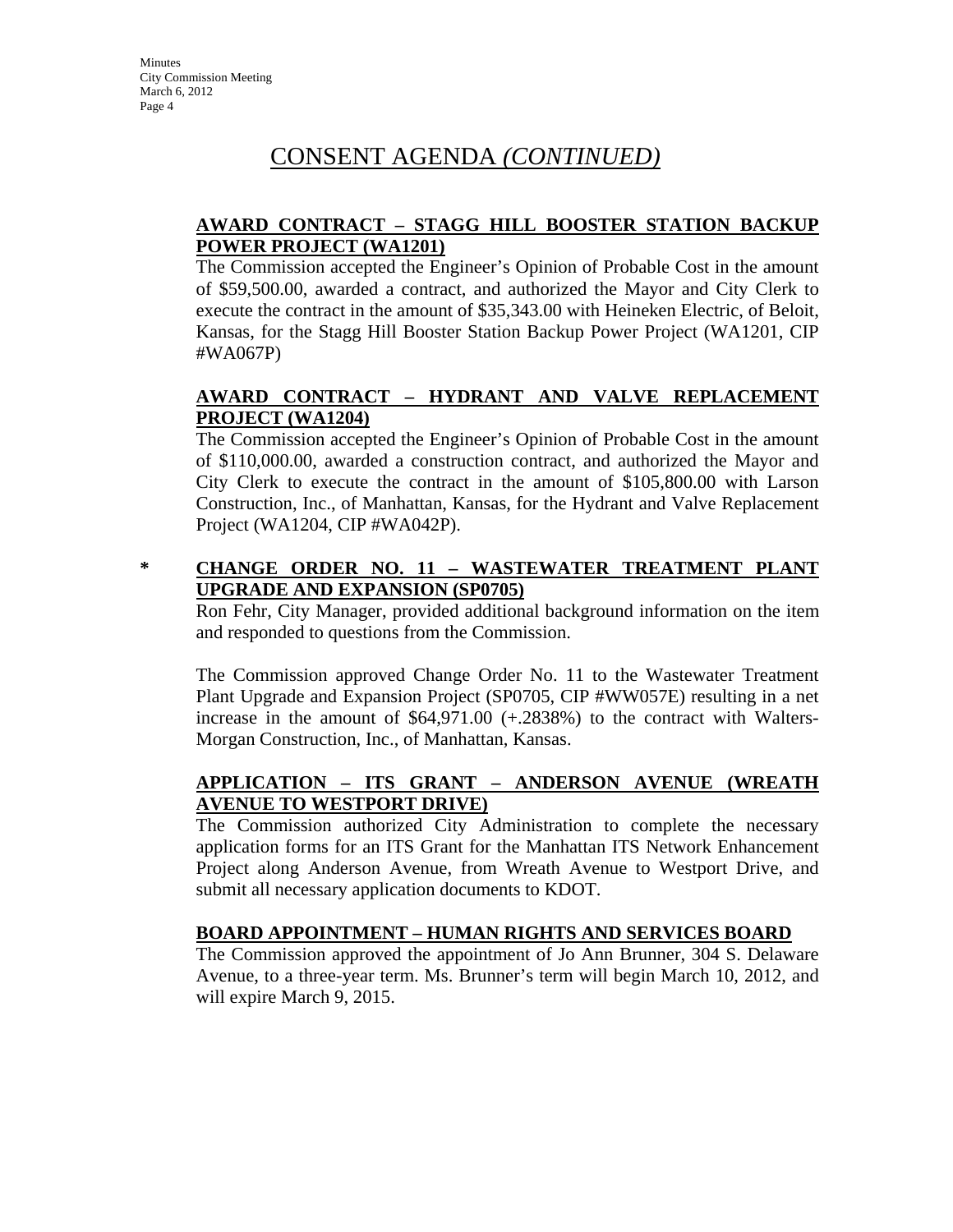## CONSENT AGENDA *(CONTINUED)*

After discussion, Commissioner Jankovich moved to approve the consent agenda, as read, with Commissioner Jankovich abstaining from Item H, AGREEMENT – DESIGN SERVICES – 2012 WATER SYSTEM IMPROVEMENTS PROJECT (WA1202), and Item K, CHANGE ORDER NO. 11 – WASTEWATER TREATMENT PLANT UPGRADE AND EXPANSION (SP0705), due to a conflict of interest. Commissioner Pepperd seconded the motion. On a roll call vote, motion carried 5-0, with the exception of Item H, AGREEMENT – DESIGN SERVICES – 2012 WATER SYSTEM IMPROVEMENTS PROJECT (WA1202), and Item K, CHANGE ORDER NO. 11 – WASTEWATER TREATMENT PLANT UPGRADE AND EXPANSION (SP0705), which carried 4-0-1, with Commissioner Jankovich abstaining on the items.

## GENERAL AGENDA

### **TRADE OF LOTS 214-216 AND 434-435, WARD 5 - HOWIE'S ENTERPRISES, INC.**

Karen Davis, Director of Community Development, presented the item and provided an aerial view of the property. She then responded to questions from the Commission on the proposal and appraisal of the property.

Jason Hilgers, Assistant City Manager, and Ron Fehr, City Manager, responded to questions from the Commission on the item.

Ron Fehr, City Manager, provided additional information on the item and on the proposed land swap and value associated with the adjacency to the existing property.

Greg Wilson, 9040 Tonya Terrace, Howie's Enterprises Inc., provided background information on the item and request. He informed the Commission that their company has provided about \$21,000.00 to help the Community Gardens in relocating. He stated that Howie's plays a vital role in meeting the recycling needs of the community and asked the Commission to support the request. He then responded to questions from the Commission and provided additional detail on the items and work provided to the Community Gardens.

Linda Teener, Executive Director, University for Mankind (UFM) Community Learning Center, informed the Commission that the Manhattan Community Garden is a program sponsored by UFM Community Learning Center. She stated that Howie's work in securing the new Collins Lane site and help in preparing the site has been appreciated. She said they have been good neighbors and that they could not have begun to think about moving to another site without their help. She also requested that the remaining garden space be re-designated as permanent green space, to be used as a community garden; and,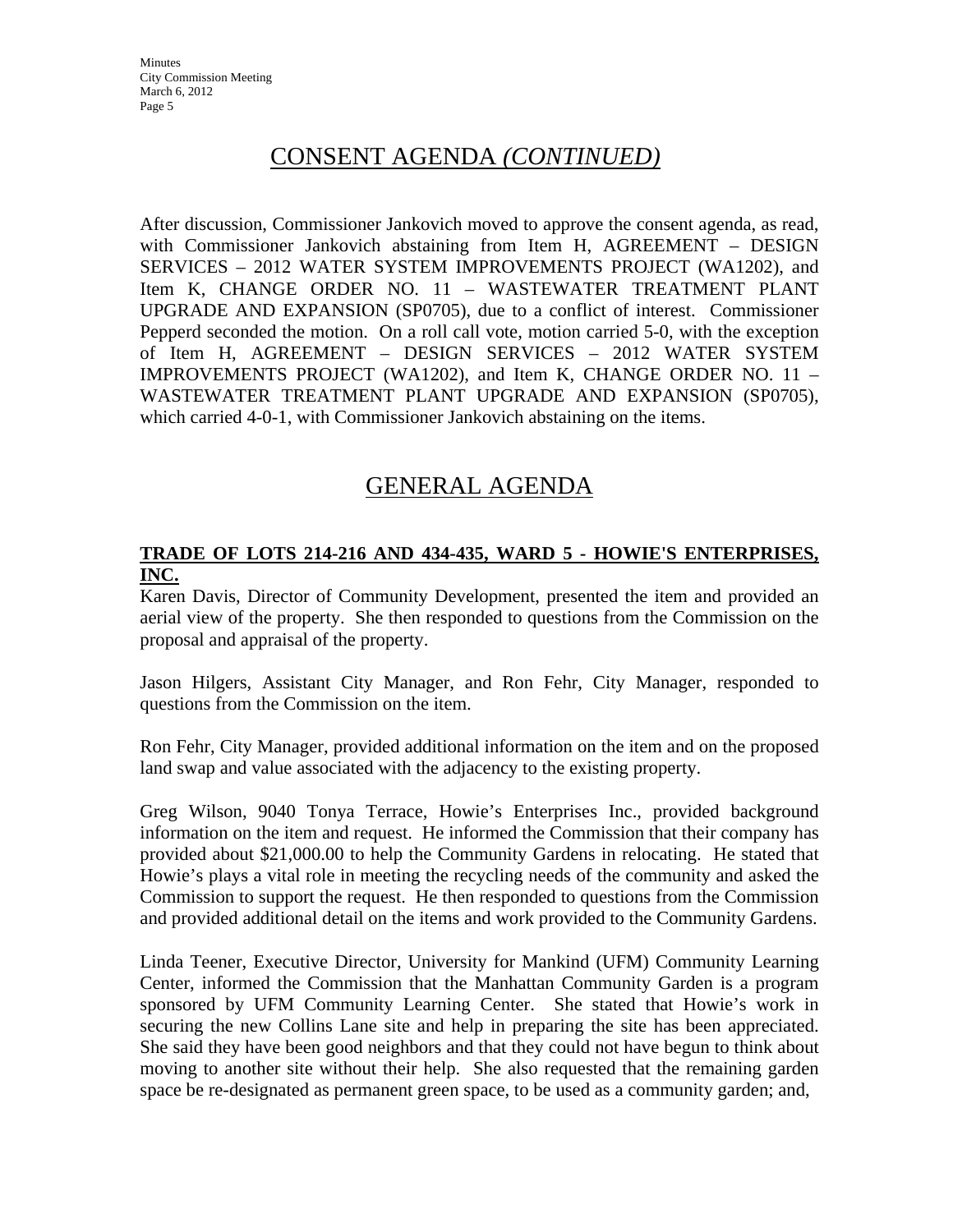# GENERAL AGENDA *(CONTINUED)*

#### **TRADE OF LOTS 214-216 AND 434-435, WARD 5 - HOWIE'S ENTERPRISES, INC.** *(CONTINUED)*

requested a one-time \$5,000.00 financial commitment from the City of Manhattan to allow for continued development at the new site and to help replace depleted reserve funds.

Ron Downey, Vice President, Manhattan Community Gardens, informed the Commission that they appreciated Howie's contributions and the contributions from various individuals and businesses. He stated that members of the Community Gardens Board have put in countless hours for the new gardens and he thanked the Commission for their support. He then responded to questions from the Commission on equipment and building needs.

Linda Teener, Executive Director, UFM Community Learning Center, provided additional information on the item and the need to replenish funds for equipment and further development of the garden. She then responded to additional questions from the Commission.

Bill Frost, City Attorney, responded to questions from the Commission regarding the possible designation of green space.

Ron Fehr, City Manager, provided additional information on the Commission's intent to leave the remaining site as green space; however, he stated that this action could not limit future Commissions to change the designation of green space. He then responded to questions from the Commission regarding the potential for the City to consider options in working with the Community Gardens to provide in-kind services or equipment versus providing them with cash assistance.

After discussion and comments from the Commission, Commissioner Jankovich moved to authorize City Administration to finalize and the Mayor and City Clerk to execute an agreement with 625 South Tenth, LLC, and Wilson Valley, LLC, for a trade of Lots 214- 216 and 434-435 in Ward 5; and, to also authorize City Administration to provide up to \$5,000.00 in either in-kind or cash support to assist in the transition to the new Community Gardens location. Commissioner Pepperd seconded the motion. On a roll call vote, motion carried 5-0.

After additional discussion, Commissioner Jankovich moved to adopt a resolution designating the current Community Gardens as green space (Resolution No. 030612-B, pertaining to the remaining lots, 23-24 and 217-224 in Ward 5). Commissioner Butler seconded the motion. On a roll call vote, motion carried 5-0.